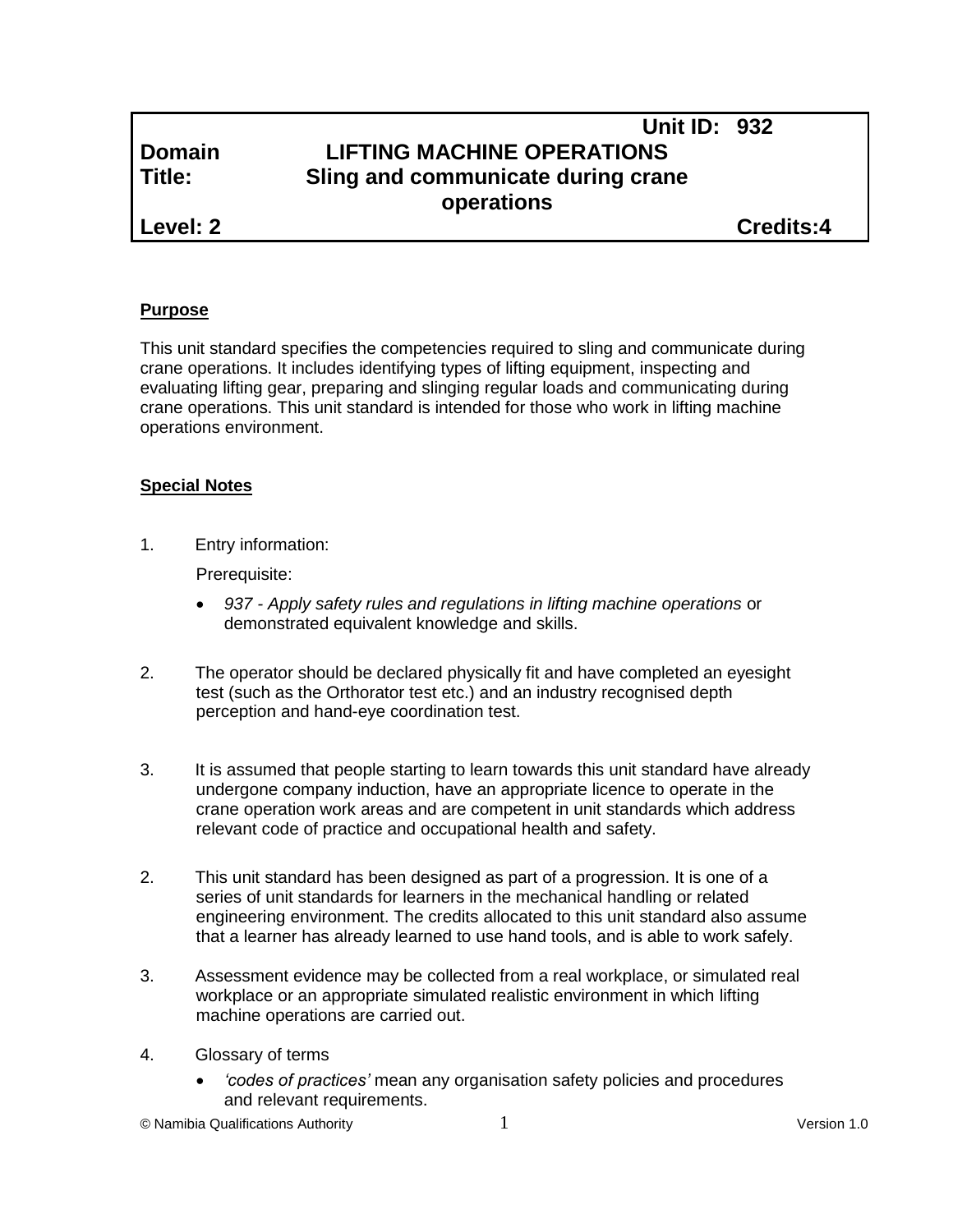- 5. Regulations and legislation relevant to this unit standard include the following:
	- Labour Act, No. 11, 2007
	- Regulations relating to the Health and Safety of employees at work, 1997 and all subsequent amendment.

## **Quality Assurance Requirements**

This unit standard and others within this subfield may be awarded by institutions which meet the accreditation requirements set by the Namibia Qualifications Authority and the Namibia Training Authority and which comply with the national assessment and moderation requirements. Details of specific accreditation requirements and the national assessment arrangements are available from the Namibia Qualifications Authority and the Namibia Training Authority on [www.nta.com.na.](http://www.nta.com.na/)

# **Elements and Performance Criteria**

## **Element 1: Identify types of lifting equipment**

## **Range**

Equipment may include but are not limited to ropes, chains, web slings, lifting beams, spreader bars, slings, shackles, eye bolts, lifting devices.

## **Performance Criteria**

- 1.1 Types of lifting equipment are described in relation to their purpose and use.
- 1.2 Weights of various regular loads are calculated.
- 1.3 Lifting equipment is selected, and applicable sling and lifting gear are applied to the load in line with the relevant codes of practice and company procedures.
- 1.4 Packing and dunnage are selected and applied to crane lift situations, in line with the relevant codes of practice and company procedures.

#### **Element 2: Inspect and evaluate lifting gear**

#### **Range**

Lifting gears may include but are not limited to lifting beams, spreader bars, slings, shackles, eye bolts, natural, synthetic and wire ropes, chains and web slings.

## **Performance Criteria**

2.1 Lifting gear is inspected and evaluated in line with relevant codes of practice and company procedures.